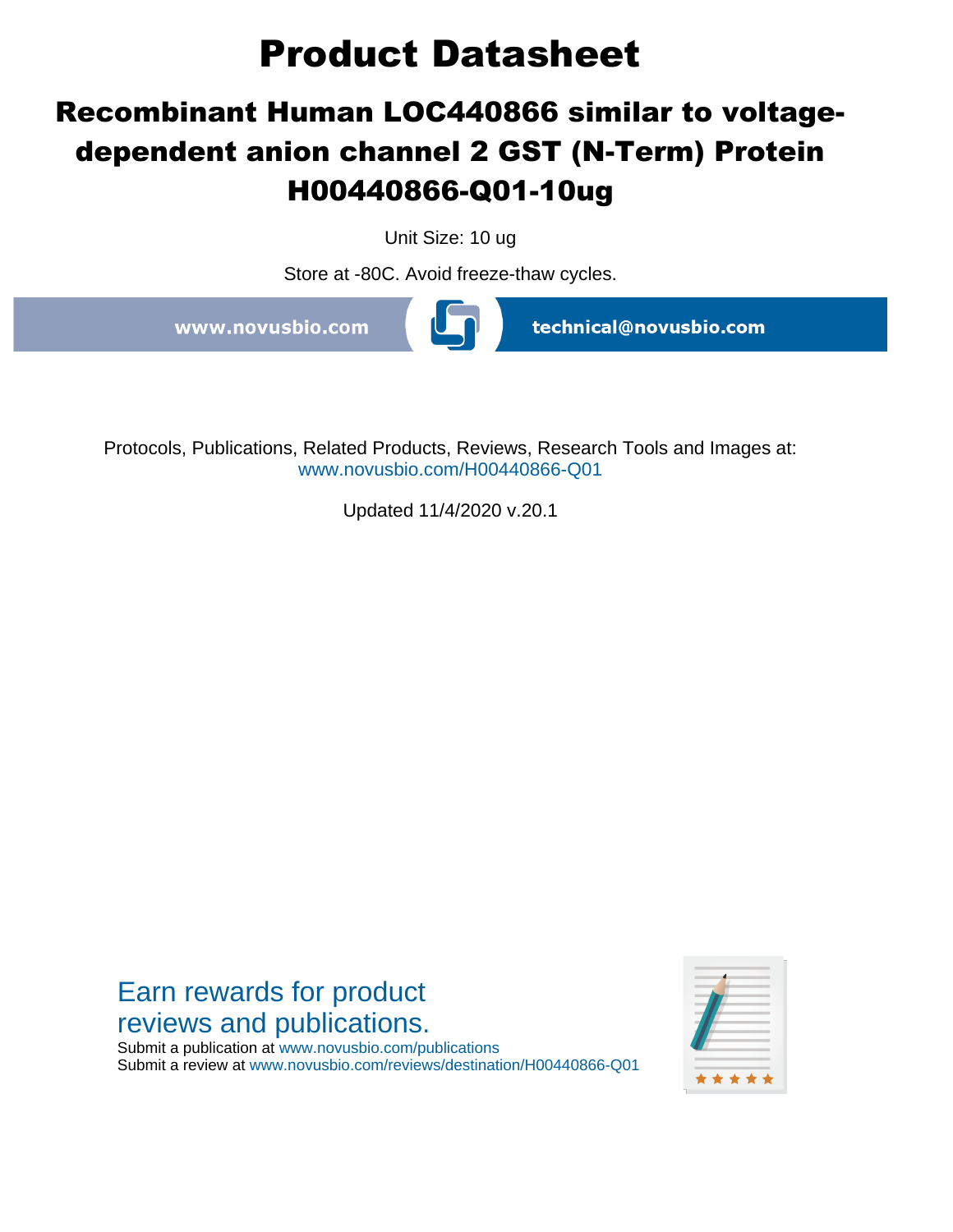### **H00440866-Q01-10ug**

Recombinant Human LOC440866 similar to voltage-dependent anion channel 2 GST (N-Term) Protein

| <b>Product Information</b>         |                                                                                                                                                                                                                                                                                                                                             |  |
|------------------------------------|---------------------------------------------------------------------------------------------------------------------------------------------------------------------------------------------------------------------------------------------------------------------------------------------------------------------------------------------|--|
| <b>Unit Size</b>                   | 10 <sub>ug</sub>                                                                                                                                                                                                                                                                                                                            |  |
| <b>Concentration</b>               | Please see the vial label for concentration. If unlisted please contact technical<br>services.                                                                                                                                                                                                                                              |  |
| <b>Storage</b>                     | Store at -80C. Avoid freeze-thaw cycles.                                                                                                                                                                                                                                                                                                    |  |
| <b>Preservative</b>                | No Preservative                                                                                                                                                                                                                                                                                                                             |  |
| <b>Purity</b>                      | >80% by SDS-PAGE and Coomassie blue staining                                                                                                                                                                                                                                                                                                |  |
| <b>Buffer</b>                      | 50 mM Tris-HCI, 10 mM reduced Glutathione, pH 8.0 in the elution buffer.                                                                                                                                                                                                                                                                    |  |
| <b>Target Molecular Weight</b>     | 35.31 kDa                                                                                                                                                                                                                                                                                                                                   |  |
| <b>Product Description</b>         |                                                                                                                                                                                                                                                                                                                                             |  |
| <b>Description</b>                 | A recombinant protein with a N-terminal GST tag corresponding to the amino<br>acid sequence 2-88 of Human LOC440866 similar to voltage-dependent anion<br>channel 2<br><b>Source:</b> Wheat Germ (in vitro)<br><b>Amino Acid Sequence:</b><br>ATHGQTCARPMCIPPSYADLGKAARDIFNKGFGFGLVKLDVKTKSCSGVEFST<br>SGSSNTDTGKVTGTLETKYKWCEYGLTFTEKWNT   |  |
| <b>Gene ID</b>                     | 440866                                                                                                                                                                                                                                                                                                                                      |  |
| <b>Gene Symbol</b>                 | LOC440866                                                                                                                                                                                                                                                                                                                                   |  |
| <b>Species</b>                     | Human                                                                                                                                                                                                                                                                                                                                       |  |
| <b>Preparation Method</b>          | in vitro wheat germ expression system                                                                                                                                                                                                                                                                                                       |  |
| <b>Details of Functionality</b>    | This protein was produced in an in vitro wheat germ expression system that<br>should preserve correct conformational folding that is necessary for biological<br>function. While it is possible that this protein could display some level of activity,<br>the functionality of this protein has not been explicitly measured or validated. |  |
| <b>Notes</b>                       | This product is produced by and distributed for Abnova, a company based in<br>Taiwan.                                                                                                                                                                                                                                                       |  |
| <b>Product Application Details</b> |                                                                                                                                                                                                                                                                                                                                             |  |
| <b>Applications</b>                | Western Blot, ELISA, Protein Array, SDS-Page, Immunoaffinity Purification                                                                                                                                                                                                                                                                   |  |
| <b>Recommended Dilutions</b>       | Western Blot, ELISA, SDS-Page, Protein Array, Immunoaffinity Purification                                                                                                                                                                                                                                                                   |  |

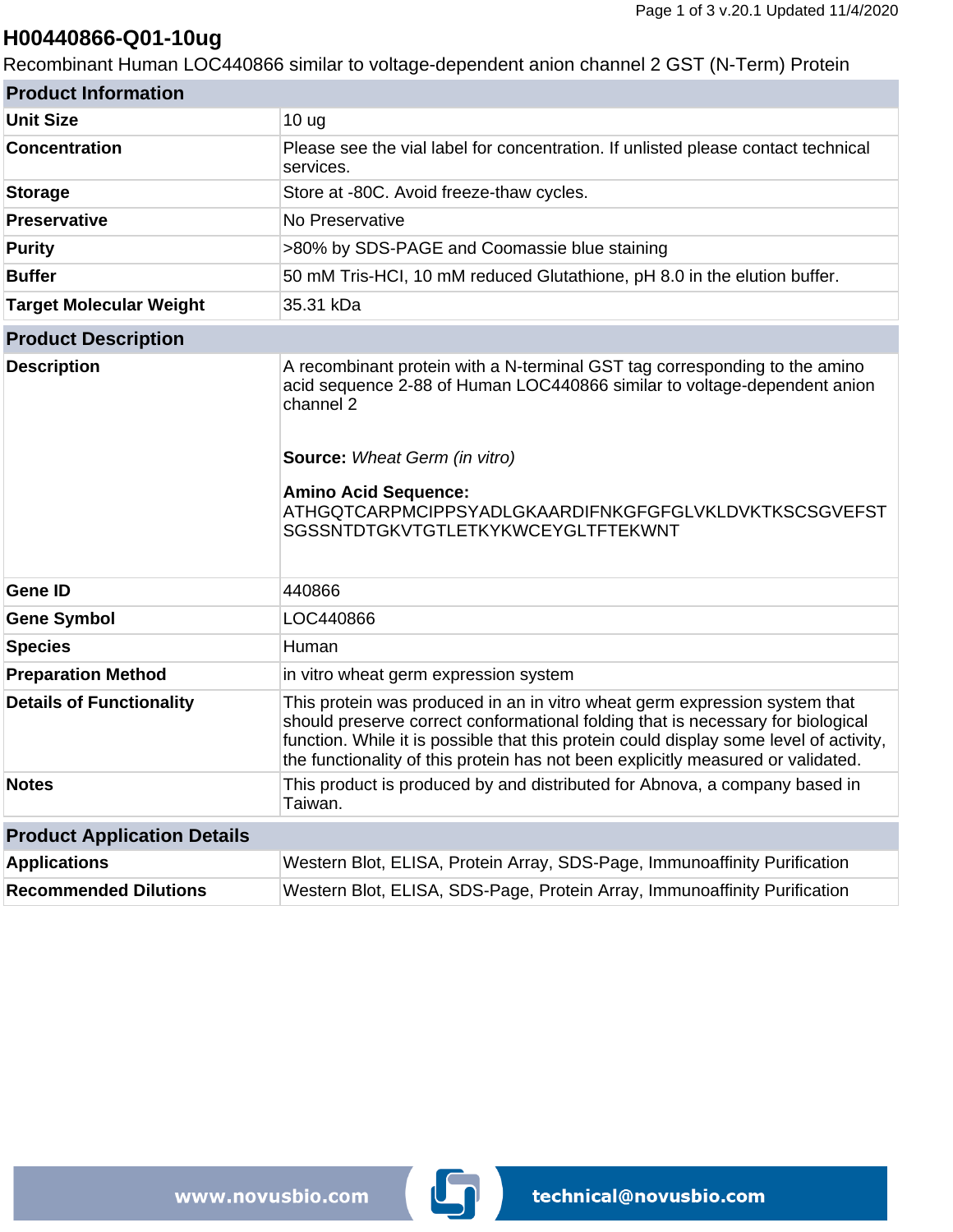| <b>Images</b>                                                                                                                                                    |                                         |
|------------------------------------------------------------------------------------------------------------------------------------------------------------------|-----------------------------------------|
| SDS-Page: Recombinant Human LOC440866 similar to voltage-<br>dependent anion channel 2 Protein [H00440866-Q01] - 12.5% SDS-<br>PAGE Stained with Coomassie Blue. | $175 -$<br>$83 -$<br>$62 -$<br>$47.5 -$ |
|                                                                                                                                                                  | $32.5 -$<br>$25 -$                      |

www.novusbio.com